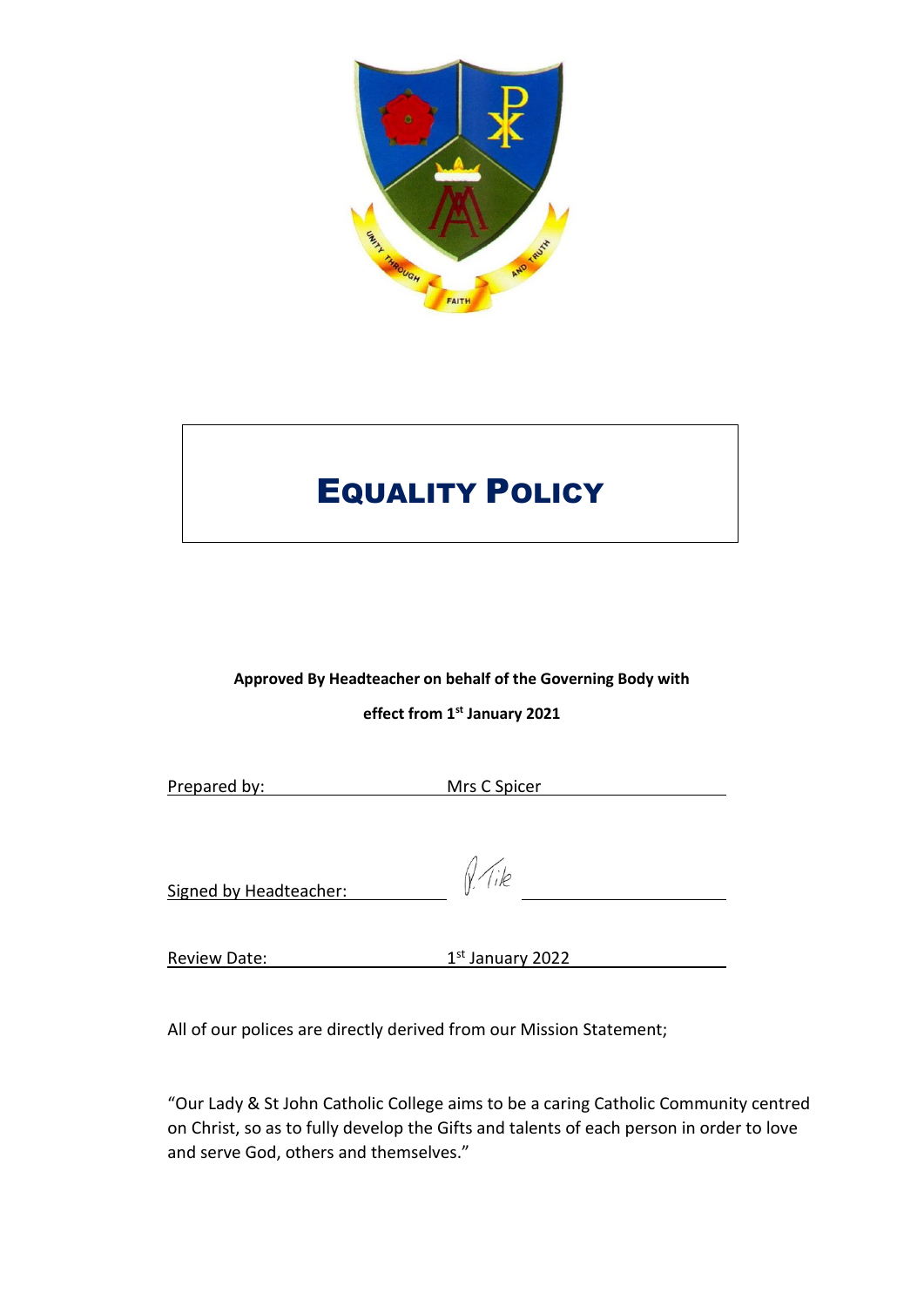## **Introduction**

**"Every Catholic school will strive to be a Christian Community, committed to Christian values – a place where the Gospel comes to life and students are enabled to influence positively the rest of society for the building of the Kingdom" (Catholic Schools, Children of other faiths and Community Cohesion 2008, p6)**

Our Lady & St John Catholic College is an inclusive school where we focus on the well-being and progress of every child and where all members of our community are of equal worth.

"In a Catholic school, the task must be to promote human growth in such a way that they (pupils of other faiths) can integrate their particular faith within every aspect of their lives" (sic p7)

We believe that the Equality Act provides a framework to support our commitment to the principles of diversity, tackling discrimination, promoting equality and fostering good relationships between people. It also ensures that we continue to tackle issues of disadvantage and underachievement of different groups.

Our approach to equality is based on the following 7 key principles:-

1. All members of our school community are of equal value.

2. We recognise, respect and value difference and understand that diversity is a strength. We take account of differences and strive to remove barriers and disadvantages which people may face, in relation to equality. We believe that diversity is a strength, which should be respected and celebrated by all those who learn, teach and visit here.

3. We foster positive attitudes and relationships. We actively promote positive attitudes and mutual respect between groups and communities different from each other.

4. We foster a shared sense of cohesion and belonging. We want all members of our school community to feel a sense of belonging within the school and wider community and to feel that they are respected and able to participate fully in school life.

5. We observe good equalities practice for our staff. We ensure that policies and procedures benefit all employees and potential employees in all aspects of their work, including in recruitment and promotion, and in continuing professional development.

6. We have the highest expectations of all our children. We expect that all pupils can make good progress and achieve to their highest potential.

7. We work to raise standards for all pupils, but especially for the most vulnerable. We believe that improving the quality of education for the most vulnerable groups of pupils raises standards across the whole school.

## **Purpose of the Policy**

The Equality Act 2010 was introduced to ensure protection from discrimination, harassment and victimisation on the grounds of specific characteristics (referred to as protected characteristics). This means that schools cannot discriminate against pupils or treat them less favourably because of their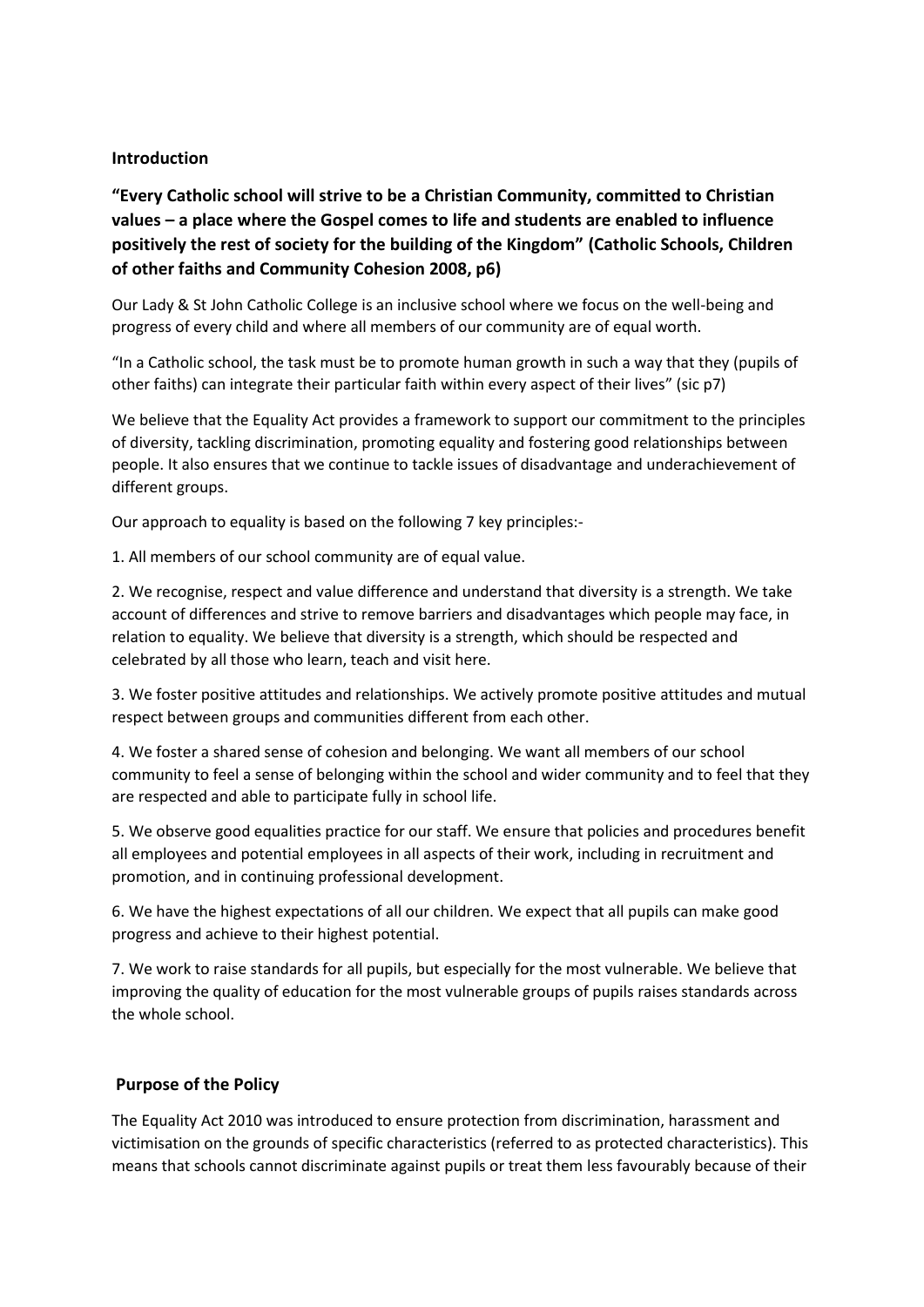sex (gender), race, disability, religion or belief, gender reassignment, sexual orientation or pregnancy or maternity.

Age and marriage and civil partnership are "protected characteristics" for adults in school.

It is unlawful to discriminate against a pupil or prospective pupil by treating them less favourably on the basis of the following protected characteristics:

- Sex:
- Race;
- Disability;
- Religion or belief;
- Sexual orientation;
- Gender reassignment- this protection was introduced by the Act;
- Pregnancy or maternity the Act extended this protection to pupils.

The Act requires all public organisations, including schools to comply with the Public Sector Equality Duty and two specific duties

- The Public Sector Equality Duty or "general duty"
- This requires all public organisations, including schools to
- Eliminate unlawful discrimination, harassment and victimisation.
- Advance equality of opportunity between different groups.
- Foster good relations between different groups

This policy describes how the school is meeting these statutory duties and is in line with national guidance. It includes information about how the school is complying with the Public Sector Equality Duty and also provides guidance to staff and outside visitors about our approach to promoting equality.

## **Development of the Policy**

When developing the policy we took account of the DfE guidance on the Equality Act 2010 and also the Ofsted inspection framework 2012, which places a strong focus on improving the learning and progress of different groups and on closing gaps in standards.

We note that OFSTED has a statutory duty to report on the outcomes and provision for pupils who are disabled and those who have special educational needs.

## **Links to other Policies and Documentation**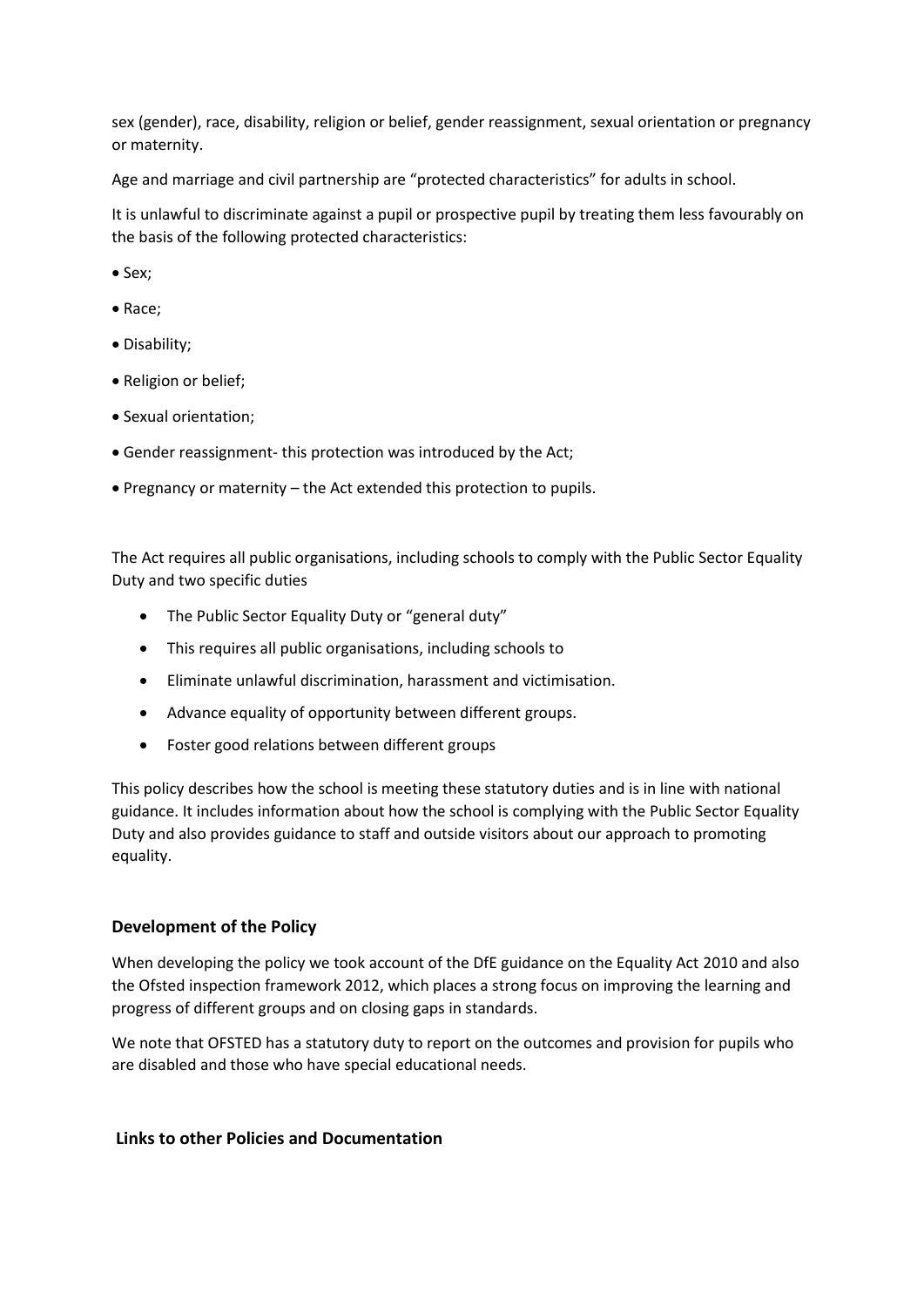Although this policy is the key document for information about our approach to equalities in line with the Public Sector Equality Duty, we ensure that information about our responsibilities under the Equality Act are also included in our school development plan, self-evaluation review, the school prospectus, school web site and newsletters.

There are also references in the behaviour, admissions, SEND and anti-bullying policies as well as minutes of meetings involving governors, the whole staff, and the senior leadership team and school council.

The Equality Act also applies to schools in their role as employers, and the way we comply with this are found in our recruitment policy.

## **What we are doing to Eliminate Discrimination, Harassment and Victimisation.**

## Unlawful behaviour

 Direct discrimination – occurs when one person treats another less favourably because of a protected characteristic, than they treat, or would treat, other people;

 Indirect discrimination – occurs where a "provision, criteria or practice" is applied which has the effect of putting people who have a particular protected characteristic at a disadvantage when compared to people without that characteristic;

 Harassment – "unwanted conduct, related to a relevant protected characteristic, which has the purpose or effect of violating a person's dignity or creating an intimidating, hostile, degrading, humiliating or offensive environment for that person. In schools this applies only to harassment because of sex, race, disability and pregnancy and maternity. It does not apply to religion or belief, sexual orientation or gender reassignment. This does not of course mean that such behaviour would be permissible; it would remain unlawful discrimination notwithstanding that this legal definition does not apply;

 Victimisation – is where a person is treated less favourably because of something done ("a protected act") in connection with the Act e.g. because the person has brought a claim under the Act

- We take account of equality issues in relation to admissions and exclusions; the way we provide education for our pupils and the way we provide access for pupils to facilities and services.
- We are aware of the Reasonable Adjustment duty for disabled pupils designed to enhance access and participation to the level of non-disabled pupils and stop disabled children being placed at a disadvantage compared to their non-disabled peers.
- The Headteacher ensures that all appointment panels give due regard to this policy so that no one is discriminated against when it comes to employment, promotion or training opportunities.
- We ensure that those who are affected by a policy or activity are consulted and involved in the design of new policies, and in the review of existing ones.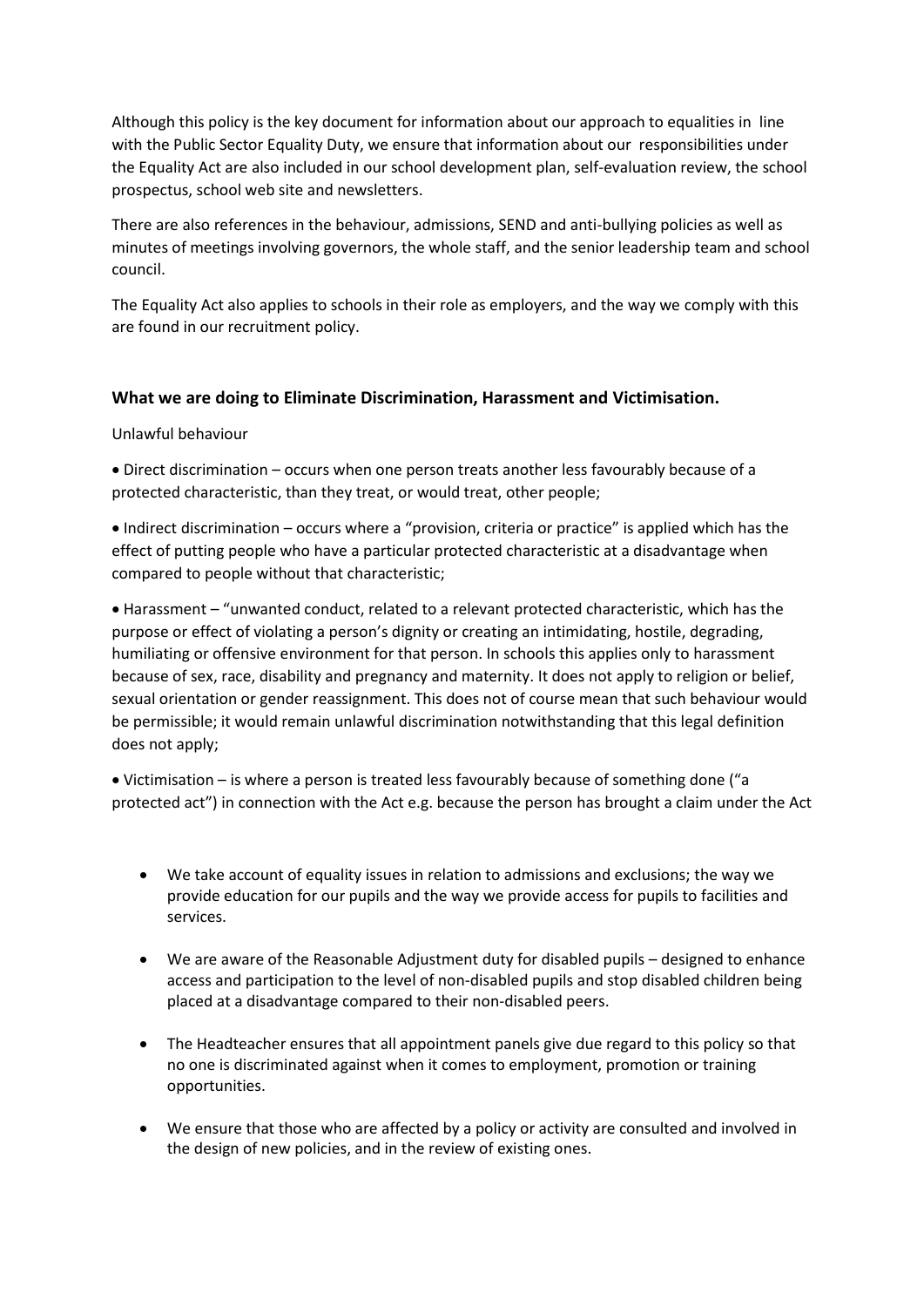- We take seriously the need to consider the equality implications when we develop, adapt and review any policy or procedure and whenever we make significant decisions about the day today life of the school.
- We actively promote equality and diversity though the curriculum and by creating an environment which champions respect for all.
- Our admissions arrangements are fair and transparent, and we do not discriminate against pupils by treating them less favourably on the grounds of their sex, race, disability, religion or belief, sexual orientation, gender reassignment, pregnancy or maternity.

## **Behaviour, Exclusions and Attendance**

The school Policy on Behaviour - Rewards, Sanctions and Exclusions - takes full account of the new duties under the Equality Act. We make reasonable, appropriate and flexible adjustment for pupils with a disability. We closely monitor data on exclusions and absence from school for evidence of over-representation of different groups and take action promptly to address concerns.

## **Addressing prejudice and prejudice based bullying**

The guidance makes clear that, like all schools, schools with a religious character have a responsibility to the welfare of children in their care and to adhere to curriculum guidance. It goes on to say that, provided their beliefs are explained in an appropriate way in an educational context that takes into account existing guidance on the delivery of Sex and Relationship education (SRE) and Religious Education, then schools should not be acting unlawfully. Further that it would not be unlawful for a teacher in any school to express personal views on sexual orientation provided that it is done in an appropriate manner and context. The guidance however provides a note of caution about the influential role of a teacher and that their actions and responsibilities extend beyond the requirements of the equality legislation and that expressing personal views should not extend to allowing unlawful discrimination.

The school challenges all forms of prejudice and prejudice-based bullying, which stand in the way of fulfilling our commitment to inclusion and equality:

- Prejudices around disability and special educational needs - prejudices around race, religion or belief. Travellers, migrants, refugees and people seeking asylum - prejudices around gender and sexual orientation.

Staff are provided with guidance on how prejudice-related incidents should be identified, assessed, recorded and dealt with. We treat all bullying incidents equally seriously.

We keep a record of different prejudice-related incidents and provide a report to the governors about the numbers, types and seriousness of prejudice-related incidents at our school and how we dealt with them. We review this data termly and take action to reduce incidents

## **What we are doing to advance equality of opportunity between different groups?**

 We know the needs of our school population very well and collect and analyse data in order to inform our planning and identify targets to achieve improvements.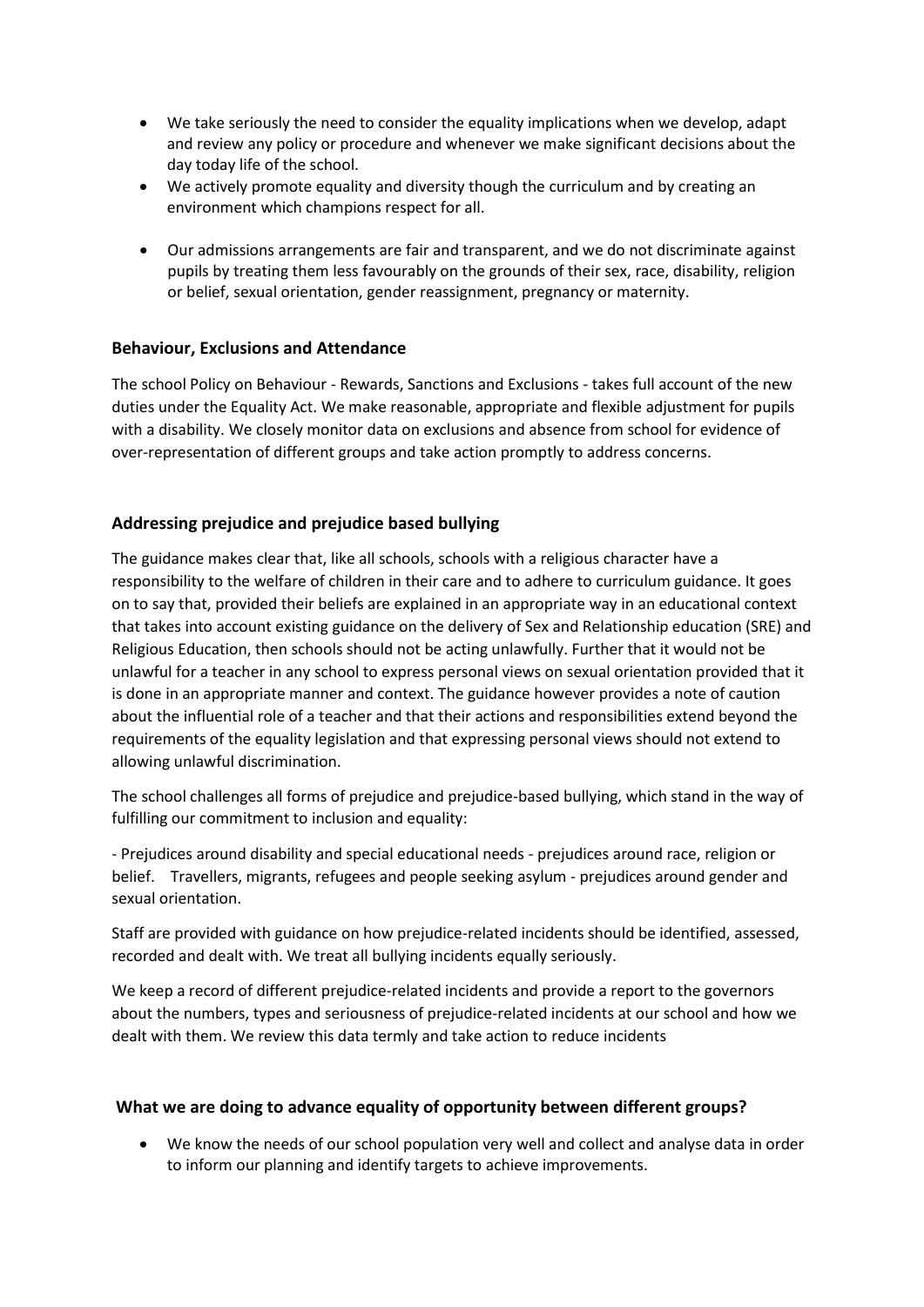- We work in partnership with parents and carers, primary schools and other agencies, to identify children who have a disability and make appropriate transition arrangements.
- We collect data and monitor progress and outcomes of different groups of pupils and use this data to support school improvement. We take action to close any gaps, for example, for those making slow progress in acquiring age- appropriate literacy and number skills.
- We collect, analyse and publish data:

- on the school population by gender and ethnicity;

- on the % of pupils identified as having a special educational need and/or disability and by their principal need or disability;

- by year group – in terms of ethnicity, gender and proficiency in English;

- on inequalities of outcome and participation, related to ethnicity, gender and disability and proficiency in English

- We analyse and internally publish standards reached by different British, ethnic FSM (Free School Meals), SEND (Special Educational Needs and Disabilities), Looked After and previously Looked-After children, Traveller and EAL (English as an additional Language) groups

- We also collect, analyse and use data in relation to attendance and exclusions - of different groups

- We are aware that the legislation relates mainly to current but also to future - pupils – we will for example, be sufficiently prepared if a Visually Impaired, - Hearing impaired or Gypsy Roma Traveller pupil joins our school.

- We avoid language that runs the risk of placing a ceiling on any pupils' - achievement or that seeks to define their potential as learners, such as" less - able".

- We use a range of teaching strategies that ensures we meet the needs of all pupils.
- We provide support to pupils at risk of underachieving.

- We are alert and proactive about the potentially damaging impact of negative - language in matters such as race, gender, disability and sexuality.

- In addition to avoiding or minimising possible negative impacts of our policies, we take opportunities to maximise positive impacts by reducing and removing inequalities and - barriers that may already exist between, for example:

- disabled and non-disabled people
- people of different ethnic, cultural and religious backgrounds
- girls and boys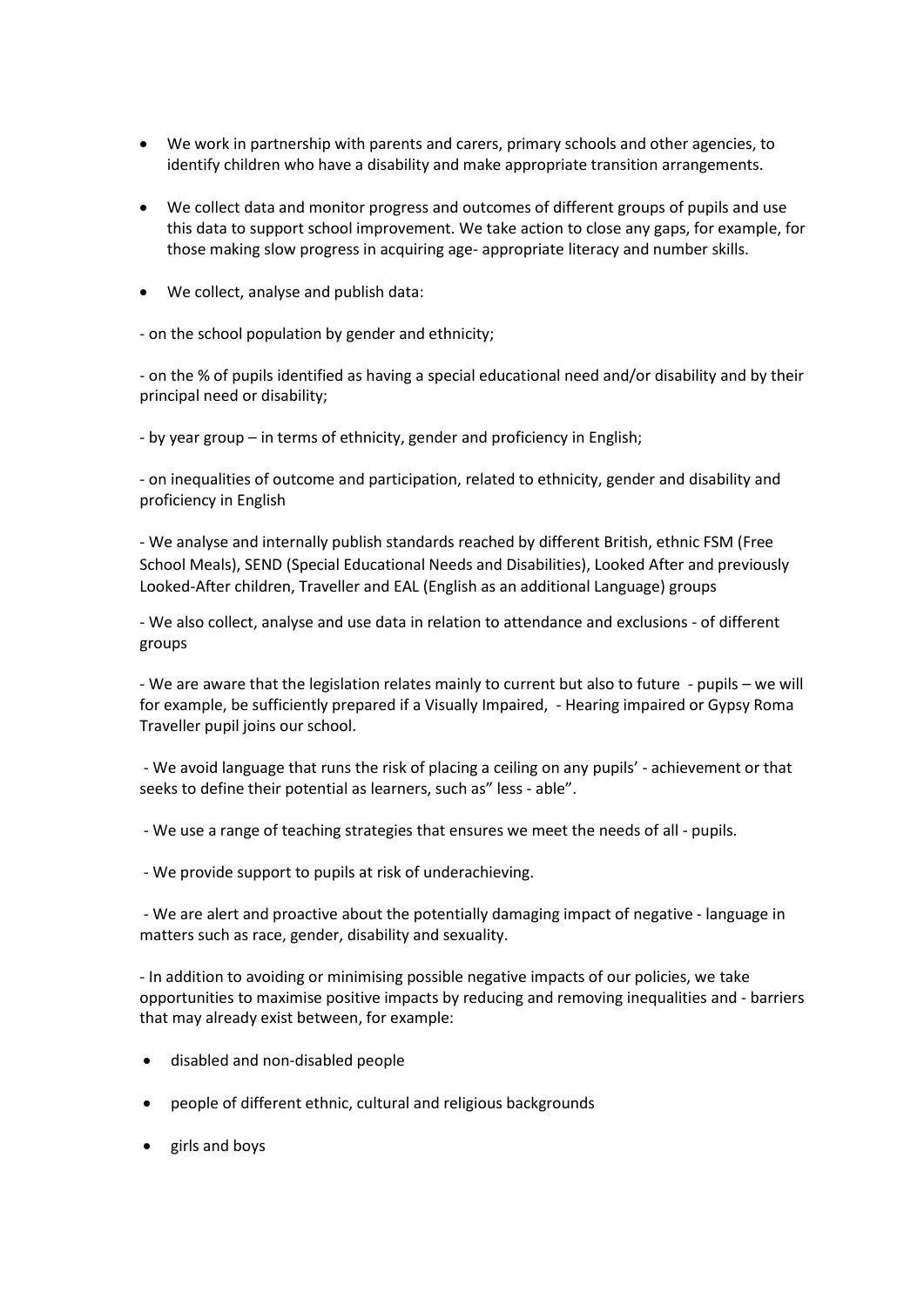- We ensure equality of access for all pupils to a broad and balanced curriculum, removing barriers to participation where necessary.

## **Positive Action**

We will take positive and proportionate action to address the disadvantage faced by particular groups of pupils with particular protected characteristics, such as targeted support. The actions will be designed to meet the school's Equality Objectives.

What we are doing to foster good relations

- We prepare our pupils for life in a diverse society and ensure that there are activities across the curriculum that promotes the spiritual, moral, social and cultural development of our pupils.
- We teach about difference and diversity and the impact of stereotyping, prejudice and discrimination through PSHE and citizenship and across the curriculum.
- We use materials and resources that reflect the diversity of the school, population and local community in terms of race, gender, sexual identity and disability, avoiding stereotyping.
- We promote a whole school ethos and values that challenge prejudice based discriminatory language, attitudes and behaviour.
- We provide opportunities for pupils to appreciate their own culture and celebrate the diversity of other cultures.
- We include the contribution of different cultures to world history and that promote positive images of people.
- We provide opportunities for pupils to listen to a range of opinions and empathise with different experiences.
- We promote positive messages about equality and diversity through displays, assemblies, visitors, whole school events.
- We provide prayer rooms
- We provide additional care at times of fasting
- We provide halal meat in our dining rooms
- We have amended our school policy on uniform to reflect inclusion of all cultures
- We provide appropriate access to disabled staff and pupils

#### **Other ways we address equality issues**

Our admissions criteria reflects our Catholic faith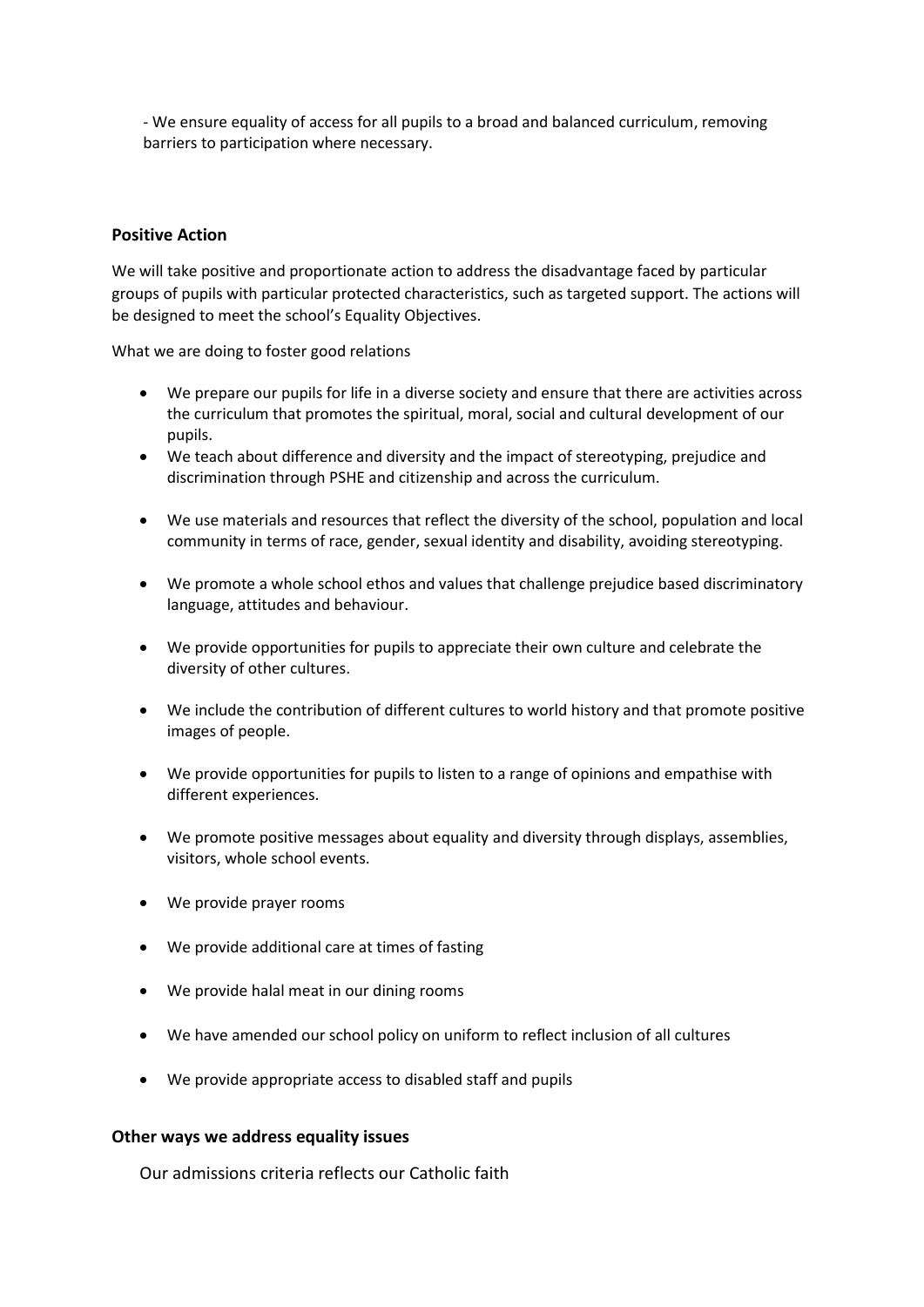- The posts of Headteacher, Deputy Headteacher and Head or Co-ordinator of Religious Education the post must be filled by a baptised and practising Catholic.
- We maintain records of all training relating to Equalities.
- Our monitoring records include evaluations of aspects of Equalities.
- We keep minutes of meetings where equality issues are discussed.
- We have a rolling programme for reviewing all of our school policies in relation to equalities and their impact on the progress, safety and well-being of our pupils.
- The implications for equalities of new policies and practices are considered before they are introduced.
- In order to ensure that the work we are doing on equalities meets the needs of the whole school community we:
- Review relevant feedback from the annual parent questionnaire, parents' evening, parentschool forum and/or focus meetings or governors' parent- consultation meeting.
- Secure and analyse responses from staff surveys, staff meetings and training events.
- Review feedback and responses from the children and groups of children, from the school council, PSHE lessons, whole school surveys on children's attitudes to self and school (PASS).
- Analyse issues raised in Annual Reviews or reviews of progress on Individual Education Plans/Personalised Provision Maps, mentoring and support.
- Ensure that we secure responses and feedback at Governing Body meetings.

## **Publishing Equality Objectives (see SEF and School Development Plan)**

The objectives which we identify represent our school's priorities and are the outcome of a careful review of and analysis of data and other evidence. They also take into account national and local priorities and issues.

We include Equality data analysis and attainment objectives across all year groups in the school SEF and whole school development plan

## **Roles and Responsibilities**

We expect all members of the school community and visitors to support our commitment to promoting equalities and meeting the requirements of the Equality Act. We will provide training, guidance and information to enable them to do this.

## **Governing body**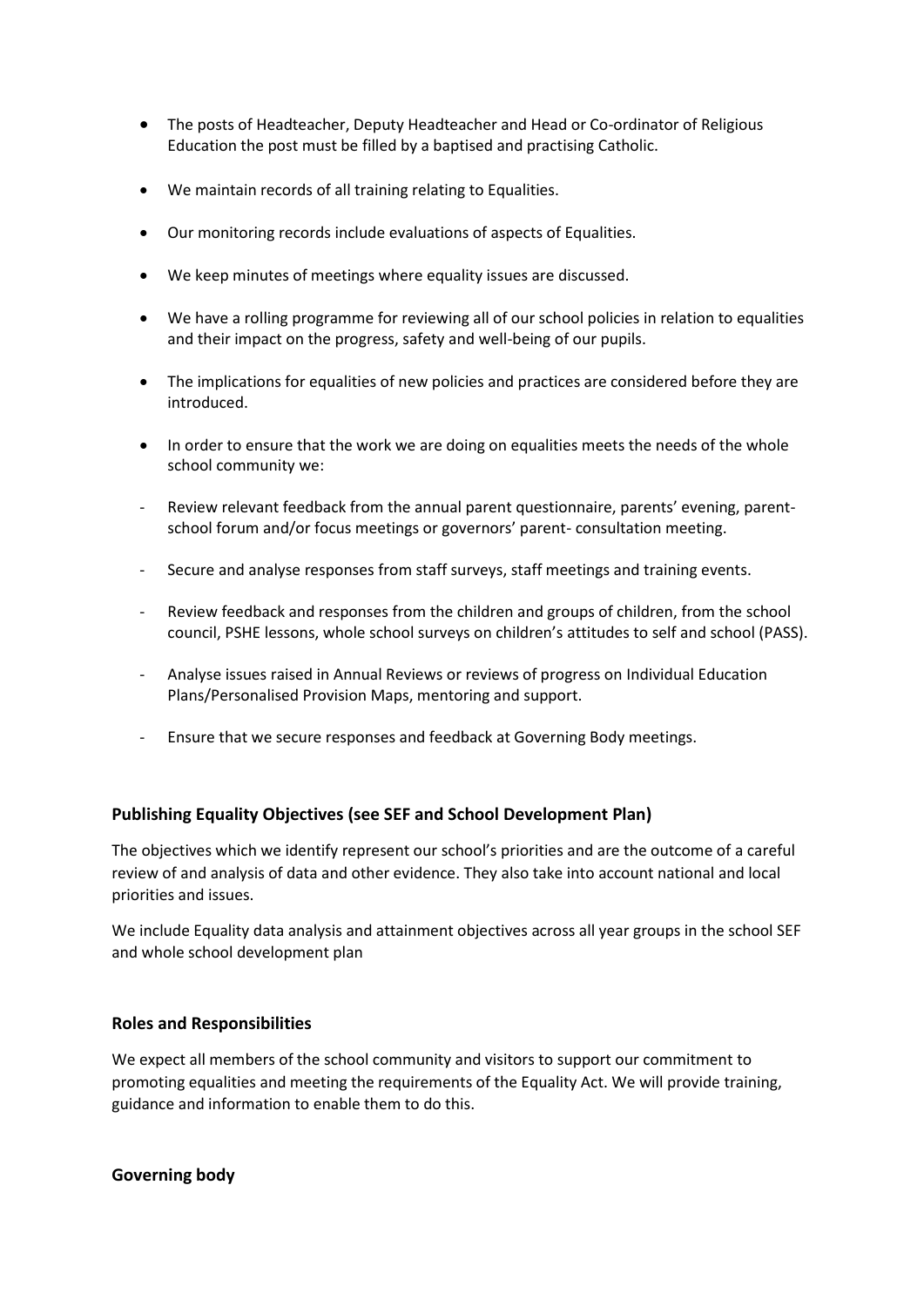The governing body is responsible for ensuring that the school complies with legislation, and that this policy and its related procedures are implemented.

Every governing body committee keeps aspects of the school's commitment to the Equality Duty under review, for example, in terms of standards, curriculum, admissions, exclusions, personnel issues and the school environment. Governors annually review specific sections of the Equality Policy and evaluate the success of the school's progress taking account of quantitative evidence (e.g. data) and qualitative evidence (e.g. surveys)

## **Headteacher and Leadership team**

The Headteacher is responsible for implementing the policy; for ensuring that all staff are aware of their responsibilities and are given appropriate training and support; and for taking appropriate action in any cases of unlawful discrimination.

A senior member of staff has day-to-day responsibility for co-coordinating implementation of the policy and for monitoring outcomes. S/he will have expert and informed knowledge of the Equality Act.

## **Teaching and Support Staff**

All teaching and support staff will:

- promote an inclusive and collaborative ethos in their classroom - challenge prejudice and discrimination - deal fairly and professionally with any prejudice-related incidents that may occur plan and deliver lessons that reflect the school's principles, for example, in providing materials that give positive images in terms of race, gender and disability

- maintain the highest expectations of success for all pupils - support different groups of pupils in their class through differentiated planning and - teaching, especially those who may (sometimes temporarily) find aspects of academic learning difficult - keep up-to-date with equalities legislation relevant to their work.

We will provide training and guidance on Equalities for all staff new to the school as part of the induction procedure.

## **Visitors**

All visitors to the school, including parents and carers are expected to support our commitment to equalities and comply with the duties set out in this policy.

## **Equal Opportunities for staff.**

This section deals with aspects of equal opportunities relating to staff. We are committed to the implementation of equal opportunities principles and the monitoring and active promotion of equality in all aspects of staffing and employment.